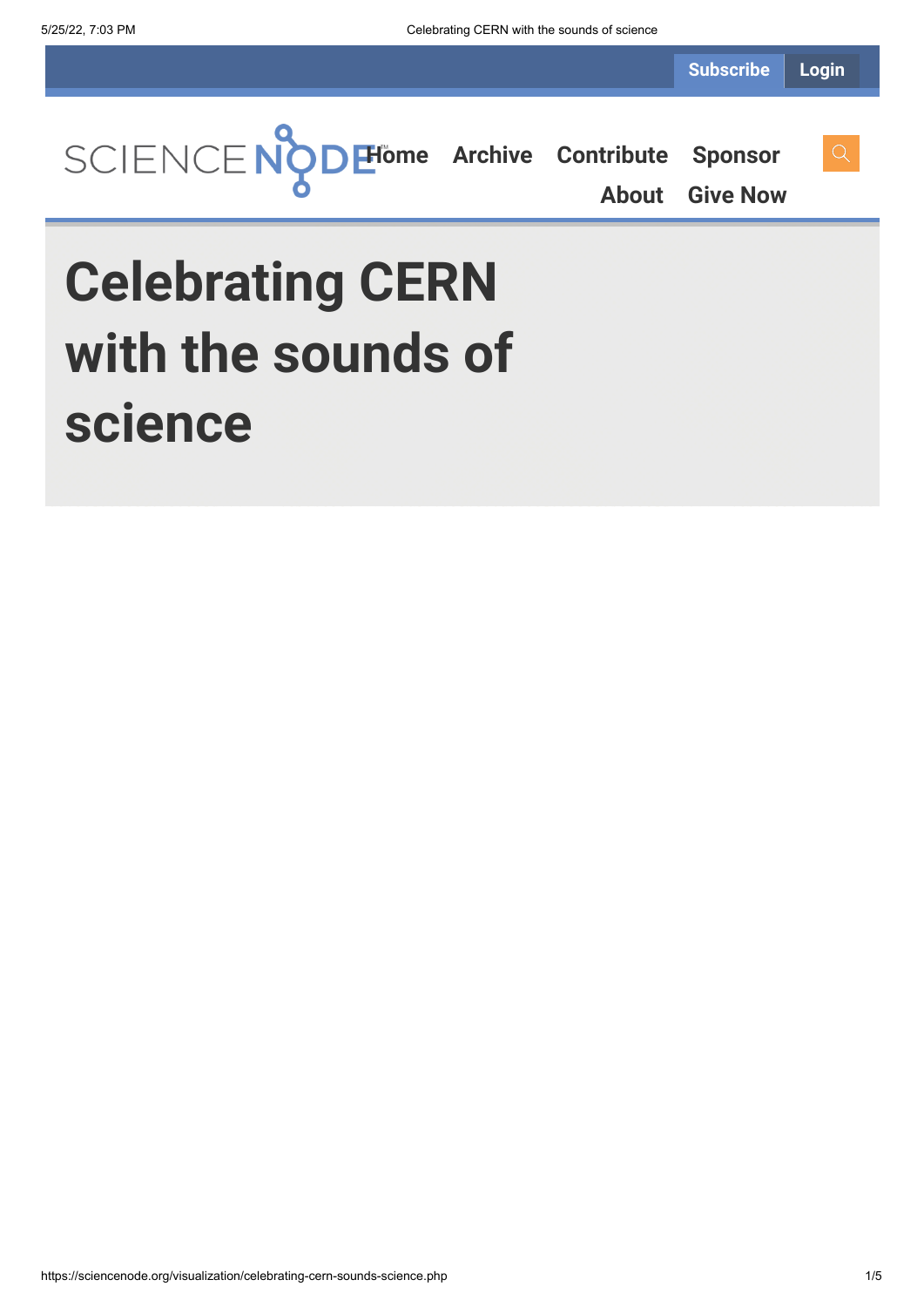

and the producer of the video," says Vicinanza. Video courtesy Paola Catapano, Piotr Traczyk, and Domenico Vicinanza.

[Domenico Vicinanza](http://network.nature.com/profile/domenico) has already used data sonification to create several innovative musical compositions, including using data from NASA's [Voyager probes, brain scans, and volcanoes. Now](http://www.isgtw.org/feature/where-no-musician-has-gone), he's sonified data from the [ATLAS](http://home.web.cern.ch/about/experiments/atlas), [CMS](http://home.web.cern.ch/about/experiments/cms), [ALICE](http://home.web.cern.ch/about/experiments/alice), [and LHCb experimets on CERN's Large Hadron](http://home.web.cern.ch/topics/large-hadron-collider) Collider. The piece was commissioned as part of the celebrations for [the 60th anniversary of CERN](http://cern60.web.cern.ch/en).

"The sonification method used to create this piece works by associating a musical note to each measurement coming from the experiments," says Vicinanza, who is network services product manager at the pan-European research and education network [GÉANT](http://www.geant.net/Pages/default.aspx), where he also has the role of arts and humanities manager. "The resulting melody is then an actual presentation of the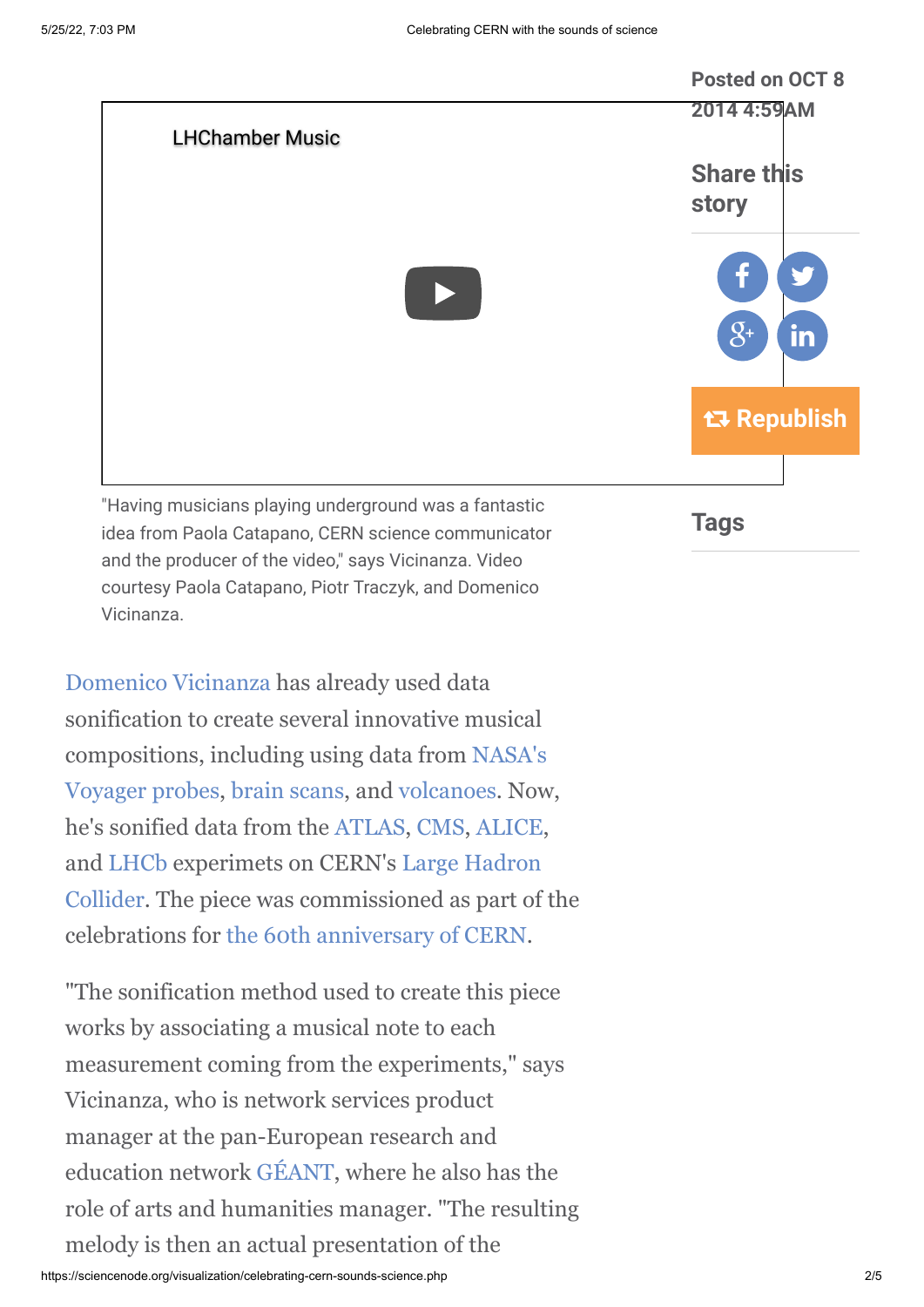scientific data, just using sounds instead of coloured dots."



*Concert given by the European Union Youth Orchestra, directed by Maestro Vladimir Ashkenazy. Image courtesy CERN.*

Vicinanza also sonified the text of the CERN [Convention, which was signed back in 1953 and led](http://www.isgtw.org/spotlight/cern-and-unesco-celebrate-anniversary-cern-convention) to the establishment of the organization a year later. He translated this text into a long melody by mapping each character of the text to a musical note, according to its position within the English alphabet. "Data sonification can be a quite intensive process and creating the melody from the text of the CERN Convention relied on the pan-European GÉANT network, which operates at speeds of up to [100 gigabits per second, and the EGI grid](http://www.egi.eu/) computing infrastructure," explains Vicinanza. ["Grid computing is one of the 'power tools' behind](https://www.google.ch/url?sa=t&rct=j&q=&esrc=s&source=web&cd=2&cad=rja&uact=8&ved=0CCMQFjAB&url=http%3A%2F%2Fwww.isgtw.org%2Ffeature%2Fhow-grid-computing-helped-cern-hunt-higgs&ei=IY0uVJb1DIPUONDWgYAG&usg=AFQjCNH-WISgDGyV-ePhslIioUmg7PnQcg&bvm=bv.76802529,d.bGQ)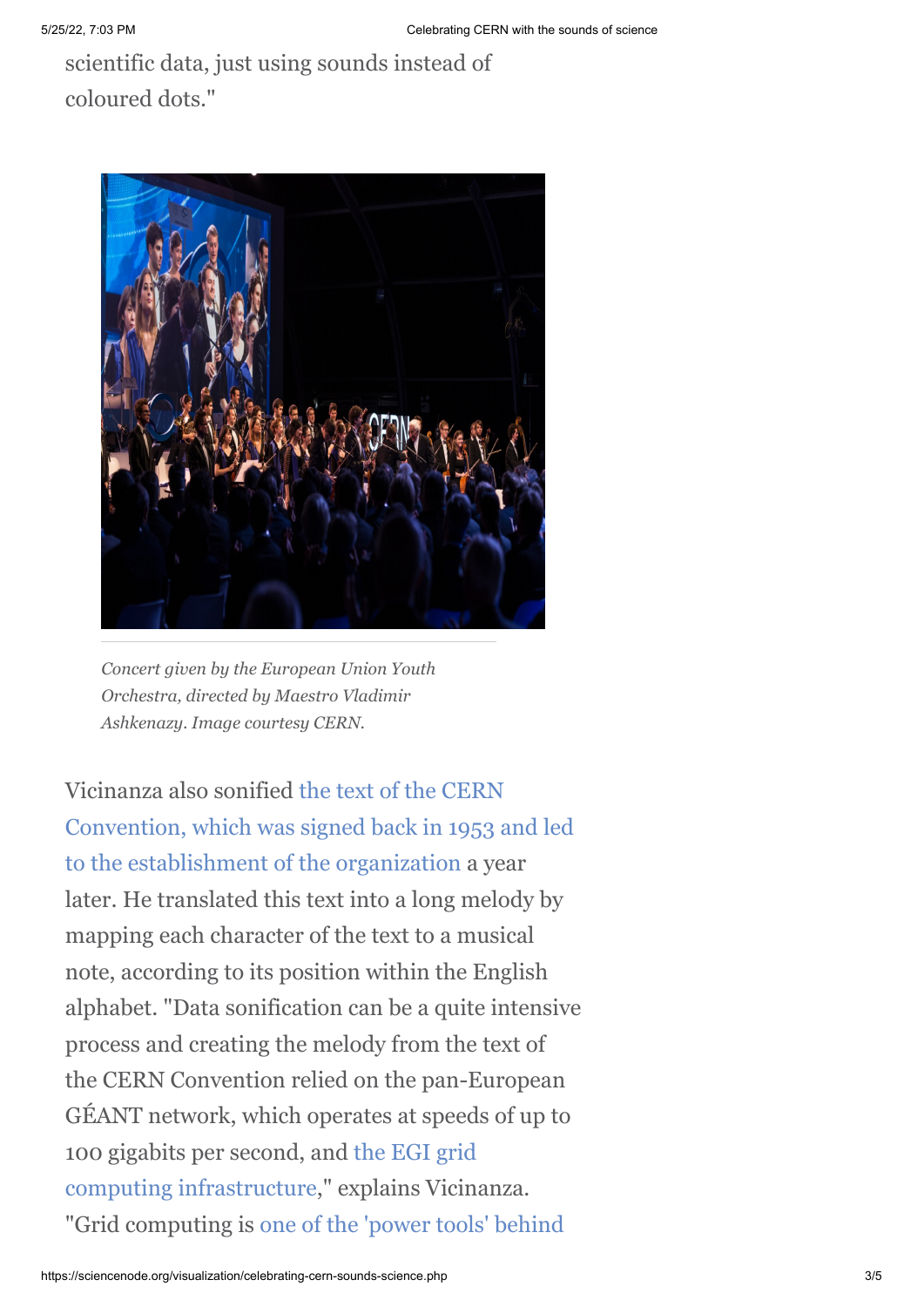[the discovery of the Higgs boson. It is also a](https://www.google.ch/url?sa=t&rct=j&q=&esrc=s&source=web&cd=2&cad=rja&uact=8&ved=0CCMQFjAB&url=http%3A%2F%2Fwww.isgtw.org%2Ffeature%2Fhow-grid-computing-helped-cern-hunt-higgs&ei=IY0uVJb1DIPUONDWgYAG&usg=AFQjCNH-WISgDGyV-ePhslIioUmg7PnQcg&bvm=bv.76802529,d.bGQ) precious tool for data sonification since it enables several mappings to be explored at the same time."

*- Andrew Purcell*



**Contribute**

Do you have story ideas or something to contribute? **Let us know!**

#### **OUR UNDERWRITERS**

Thank to you our underwriters, who have supported us since the transition from International Science Grid This Week (iSGTW) into Science Node in 2015. We are incredibly grateful.

**[View all underwriters](https://sciencenode.org/about/index.php)**

## **CATEGORIES**

**Advanced [computing](https://sciencenode.org/archive/?year=2016&category=Advanced%20computing) [Research networks](https://sciencenode.org/archive/?year=2016&category=Advanced%20computing&category=Research%20networks) [Big data](https://sciencenode.org/archive/?year=2016&category=Advanced%20computing&category=Research%20networks&category=Big%20data) [Tech trends](https://sciencenode.org/archive/?year=2016&category=Advanced%20computing&category=Research%20networks&category=Big%20data&category=Tech%20trends) [Community building](https://sciencenode.org/archive/?year=2016&category=Advanced%20computing&category=Research%20networks&category=Big%20data&category=Tech%20trends&category=Community%20building)**

#### **CONTACT**

**Science Node** Email: **[editors@sciencenode.o](mailto:edit%6F%72s@s%63%69encenode.%6F%72%67)** Website: **[sciencenode.org](https://sciencenode.org/)**